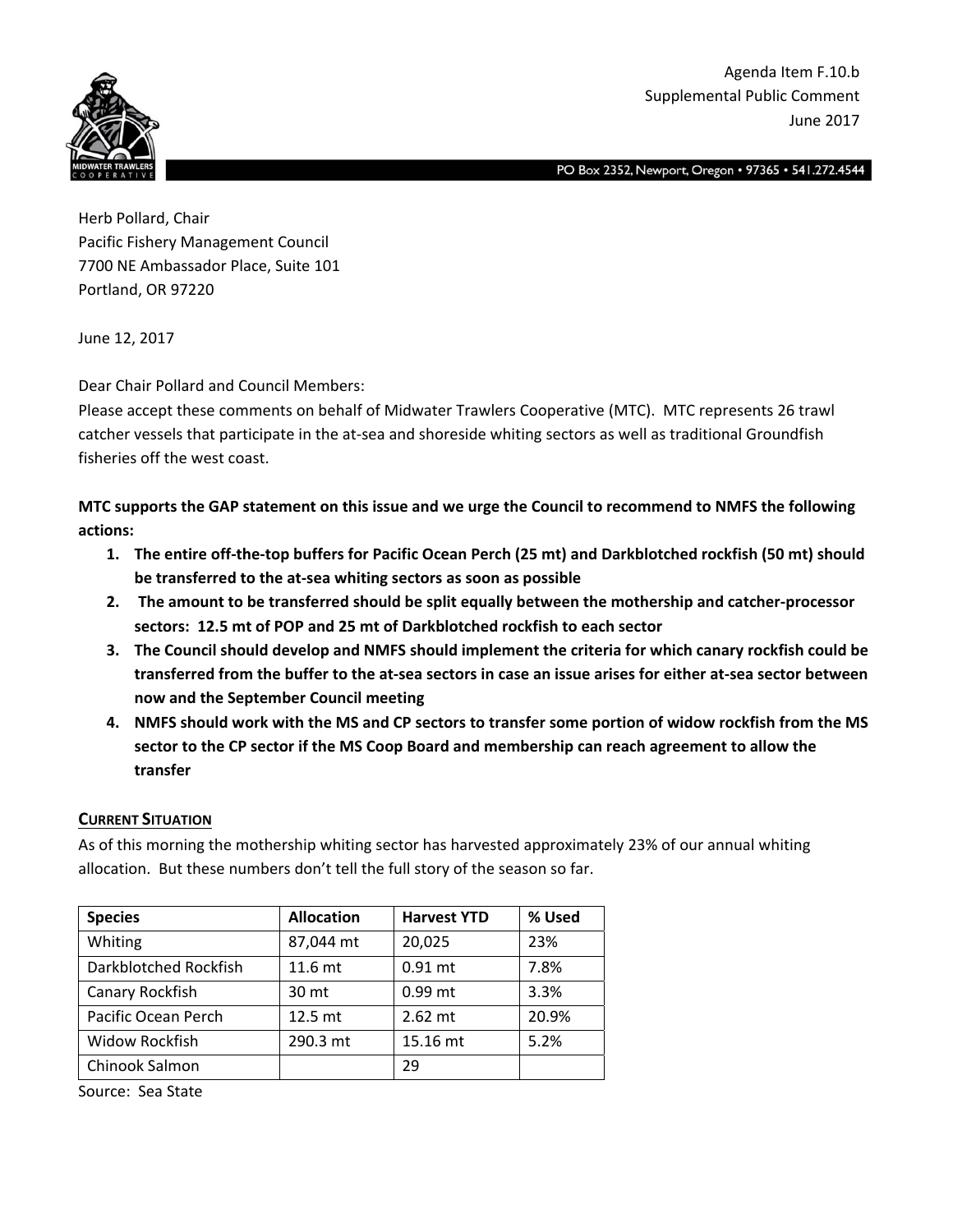#### *Pre‐Season*

During the April Council meeting the whiting industry became aware of the dire situation that Klamath Management Zone Chinook stocks were in. At the April meeting the whiting industry committed to do everything they could to avoid interacting with KMZ stocks during the whiting season. The Council recommended to NMFS the transfer of 7 mt of Pacific Ocean Perch split equally to the two at-sea sectors to incentivize the fleet to fish further north. The MS Coop Bycatch Committee and Board met several times between the April PFMC meeting and the start of the whiting season and developed stringent bycatch mitigation measures related to Chinook interactions. A copy of our wheel house guide is attached to this document. The measures to avoid salmon include closed areas, no night fishing, mandatory salmon excluder use, strict movement requirements and a self‐ imposed hard cap on numbers of Chinook that if breached would result in a cessation of all whiting fishing south of 44 degrees.

### *Pools 1 & 2*

The MS fleets began the season fishing north. There were large fish and some of the best fishing we have seen since the implementation of Amendment 20 - but we ran into POP as was anticipated. In fact, Pool 1 closed prematurely leaving 14.5 million pounds of whiting unharvested in that pool because the MS sector exceeded the Pool 1<sup>st</sup> allowance of POP. While the pool was open, there were 192 total tows. Fifty-six percent of tows had at least one POP in them.

| <b>Number of tows</b> | <b>Amount of POP</b>  |
|-----------------------|-----------------------|
|                       | 100 to 500 kg         |
| 18                    | 10 to 100 kg          |
| 82                    | $1$ to $9$ kg         |
| 84                    | No POP                |
| 192                   | Total Hauls in Pool 1 |

Source: Sea State

Lightning strikes were not our primary problem – many tows with some POP add up quickly. When Pool 2 opened on May 31<sup>st</sup> the fleet moved further south to avoid POP and our take of POP reflects that change – over the last 13 days we have only caught .12 metric tons of POP. At the same time, our catch of Chinook has increased with a total of 29 Chinook taken to-date. The fishing is not as good down South, the fish are smaller than those we were catching up North and it takes longer to fill up a processing platform. Pool 3 does not open until July  $1^{st}$  so the threat of closing Pool 2 on POP would be very disruptive and economically damaging to the harvesters, processors and coastal communities. We need more POP to fish North. In fact, Sea State estimated that at the Pool 1 mothership bycatch rate for whiting fishing north of the Columbia River, we would need 19.28 mt of POP to have a reasonable expectation of achieving OY and harvesting our full whiting allocation. Pacific States Marine Fisheries Commission reports that the shoreside whiting fishery has caught 8.79 tons of POP since the start of the season. If the MS fishery had the same bycatch rate as the shoreside fishery Sea State reports that we would need at least 23 tons of POP to catch our whiting allocation north of the Columbia River. The GMT analysis is underestimating the needs of the MS sector – because the desire of the Council, the Salmon industry and the whiting fleet is to fish north to avoid KMZ Chinook stocks, the bycatch rate from Pool 1 is what should be used to determine the needs of the MS sector.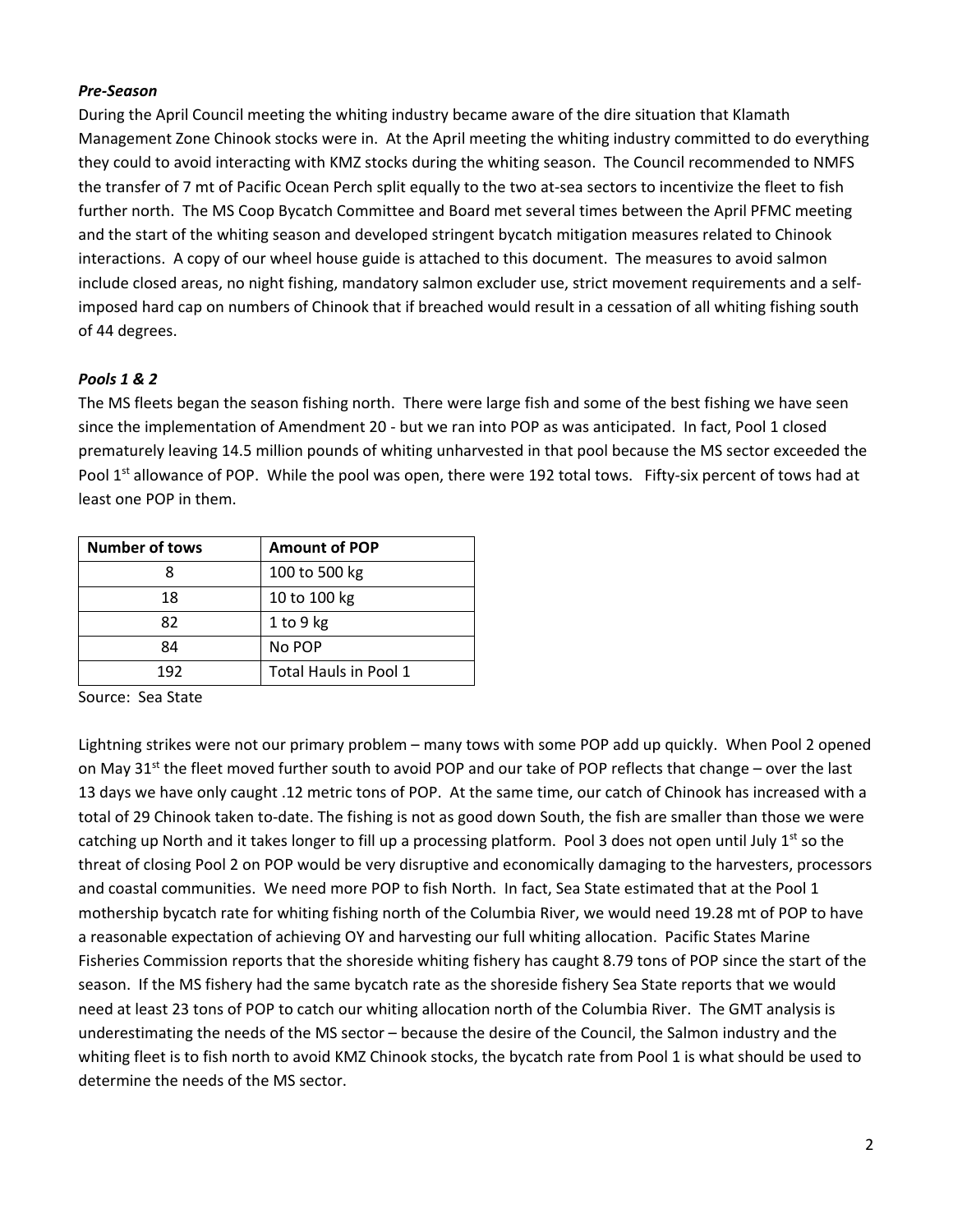### **AUTHORITY AND RATIONAL**

There is ample justification for moving fish from the buffers to the at‐sea sectors. There is no conservation concern. Even if the entire buffer were harvested in the at-sea fisheries (which is unlikely) the overall projections would still be much less than the 2017 harvest specifications according to the scorecard provided by the GMT. For darkblotched the attainment would be approximately 36.5% of the 2017 harvest guideline. POP would be projected to reach 39.5% attainment of the 2017 harvest guideline if the full buffer was harvested. Doling out small amounts instead of the full buffer also adds to NMFS workload and exacerbates our uncertainty about the remainder of the season.

The reality is that this fish has the most net benefit to the nation when it is transferred to the at-sea sectors. A distribution to the shoreside sector will not have much of an impact because the fish would have to be shared with all quota holders and the amounts each permit would receive would be small. Also, shoreside fishermen can trade, lease or buy quota pounds and shares from other quota holders and this avenue is not available to the at‐ sea fleets. According to the scorecard, non-trawl sectors are only expected to take a fraction of their allocations and it is unlikely that the recreational or fixed gear sectors would need either darkblotched or POP above their non-trawl allocation. The at-sea whiting sectors have clearly demonstrated our need for this fish to have a reasonable expectation of harvesting our whiting allocations.

There was no specific definition of "unforeseen catch event" in the regulations. Often, we think of a lightning strike as the definition but there are other events that are directly related to unforeseen circumstances. First, the KMZ Chinook stock situation was unanticipated when the 2017‐2018 Groundfish specifications were implemented, resulting in some urgency for the whiting fleets as the season opened to fish in a more northerly fashion. The northern fishing resulted in the second unforeseen circumstance which is an increase in POP catch. As noted above, in the MS sector there are some large tows but most fish are caught in small amounts in multiple tows. Another unforeseen event is the stock status of POP which is currently being managed under a rebuilding plan but whose draft stock assessment suggests that the stock is rebuilt decades sooner than was anticipated.

The Appendix to the GAP statement does an excellent job of lying out why taking this action meets the goal and objectives of the FMP as well as Amendment 20. And I would incorporate that information by reference here.

### **50/50 SPLIT**

MTC supports an equal split to the at-sea sectors of any pounds transferred from the buffer. Of the several actions related to the at-sea sectors and access to bycatch that the Council and NMFS have taken over the last 3  $\frac{1}{2}$ years, none were on a pro‐rata basis. Both at‐sea sectors need additional bycatch. The MS sector is so constrained by bycatch that we manage our fishery with five seasonal pools so that we can have a reasonable expectation of harvesting our full whiting allocation. A glance through the 12‐page Wheel House Guide shows the extreme and costly measures that we take to avoid rockfish and salmon. The trawl 5‐year review analysis shows clearly that the mothership sector is not achieving economic success. I believe that there is a direct correlation between the irrational way we have to manage our fishery and the lack of financial success for this sector. The MS fishery provides benefits to coastal communities in Washington and Oregon as the catcher vessels are mostly home-ported in these communities. We believe that a 50/50 approach is the fairest approach.

#### **CANARY ROCKFISH**

To-date the MS sector has only used 3.3% of our canary allocation. The shoreside whiting fishery has landed 25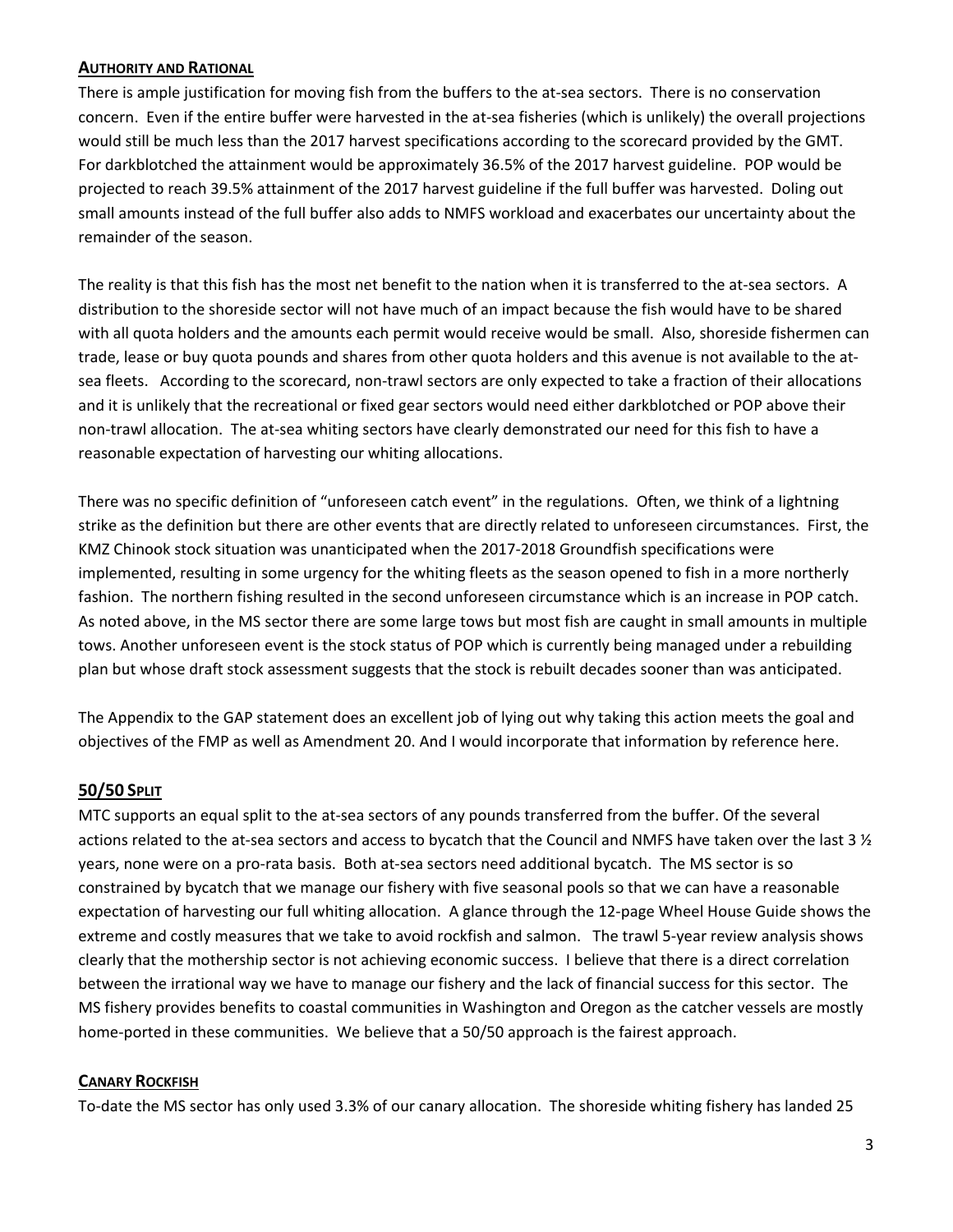tons of canary as of this morning. If we get into canary problems between now and the September meeting, it makes sense to determine the criteria by which NMFS would transfer fish to the at‐sea sectors. We know from the f/v Seeker disaster tow a few years ago that we can get into canary trouble quickly and it would be non‐ sensical to have the buffer in place, but no way to access it between Council meetings if needed. The MS sector suggests that if the canary catch in the MS sector approaches 50% of our canary allocation that 30 mt of additional canary can be transferred over the MS sector between the June and September Council meetings.

### **WIDOW ROCKFISH**

The MS Coop is exploring whether we can transfer some amount of widow rockfish from our sector to the CP sector. The CP sector has caught more than 50% of their widow allocation and the MS sector has only taken 5% of ours. We do have concerns that we could get into widow trouble ourselves later in the season and we are considering whether transferring the fish jeopardizes the MS sector. There are several steps that need to be taken to make this happen including consent from the MS Coop Board and membership. I recommend that the Council bless this approach and encourage NMFS to work with us to facilitate this activity.

### **CONCLUSION**

Finally, I want to thank the Council and NMFS for the several actions they have taken over the last 3.5 years to provide greater access to constraining species for the MS sector. I look forward to identifying and implementing a long-term solution for our sector through the 5-year review process.

Thank you for your consideration

Heather Munro Mann Midwater Trawlers Cooperative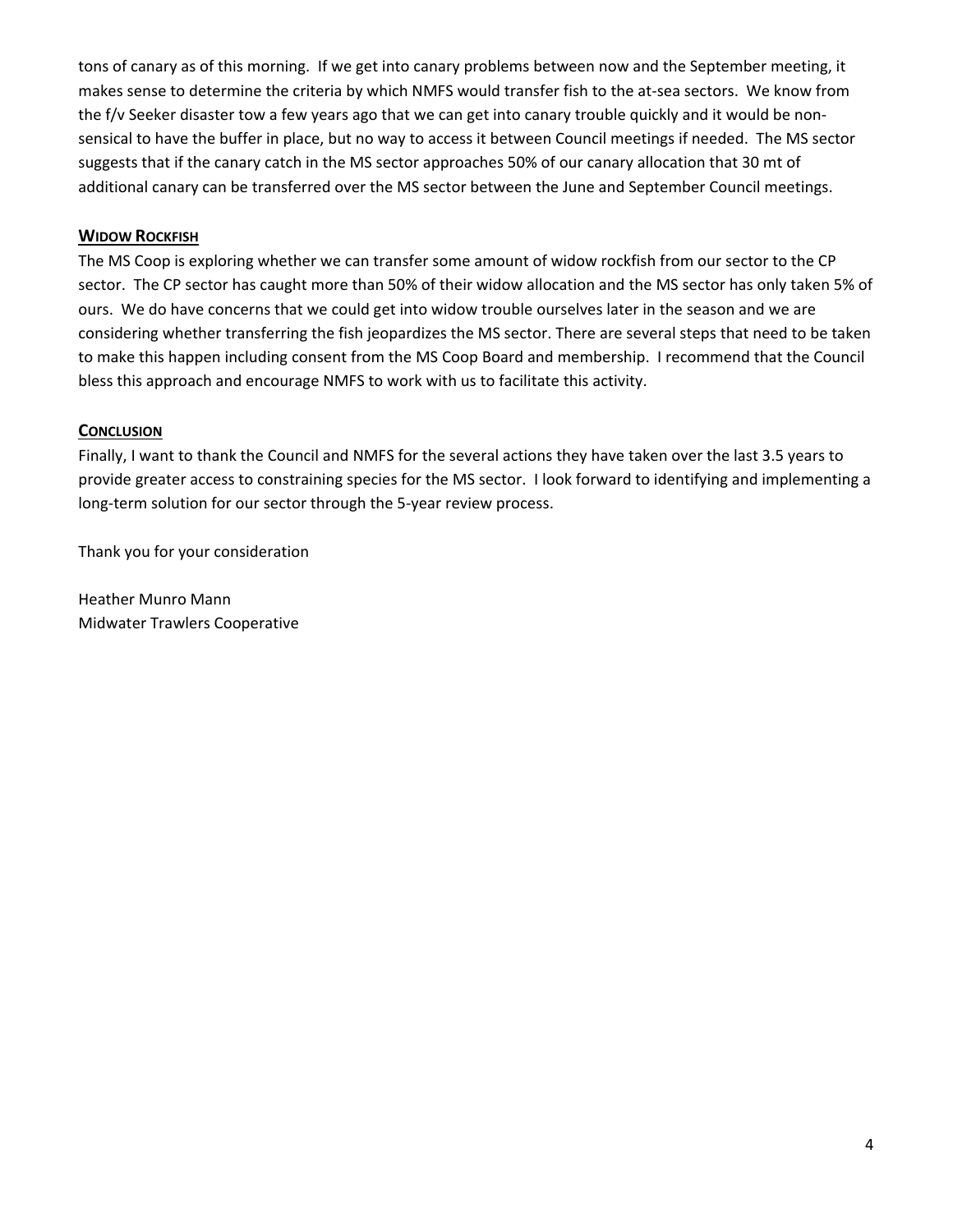# **Wheelhouse Guide to 2017 WMC Bycatch Rules**

### **CHINOOK ALERT**

**The directed Chinook salmon troll fishery is closed south of 44 degrees. Bycatch of Chinook south of 44 degrees is an extremely sensitive political issue this season. The PMFC considered closing whiting south of 44 degrees, but agreed to give the whiting fleet a chance to show that we can self-manage our fishery to keep Chinook bycatch to an absolute minimum.** 

**Fishing south of 44 should be a last resort only if fishing conditions in the north are unworkable. Sea State and the WMC manager will be closely monitoring any fishing south of 44 and be prepared to close all or part of the area at the 1st sign of Chinook bycatch. The whole area south of 44 will close to pools 1 and 2 based on caps for each pool of 100 Chinook taken in the area.**

## **WHAT NEW in 2017 (Highlighted text in this document)**

- **Updated Base Rates**
- **New 10 Chinook per day movement rule south of 44 degrees**
- **Rockfish Bycatch Incentive Program with additional movement and stand down rules (see section 5 below)**
- **Night fishing restriction are lifted outside 200 fathoms north of 44 degrees and outside 250 south of 44 degrees.**
- **Updated Closure coordinates**

### **1. Base Rates are used as the basis for modifying fishing practice obligations by Member's vessels**.

The Board set 2017 bycatch "base rates" for 4 "Overfished" rockfish species (POP, Canary, Dark blotched, and Widow rockfish) as well as for Chinook salmon. The rockfish base rates are calculated by dividing the sector's bycatch limits by its whiting allocation as shown in the following table for 2017:

|                                  | <b>CANARY</b> | <b>DKB</b> | <b>POP</b> | <b>WIDOW</b> | <b>CHINOOK</b> |
|----------------------------------|---------------|------------|------------|--------------|----------------|
| 2017 MS sector bycatch amounts   | 30.0          | 11.6       | 12.5       | 290.3        | 2,169          |
| <b>2017 Pro-rata Base Rates</b>  | 0.34          | 0.13       | 0.14       | 3.34         | 0.025          |
| 2017 Pool Perfomance Test (125%) | 0.43          | 0.17       | 0.18       | 4.17         | <b>NA</b>      |
| <b>200% Movement Trigger</b>     | 0.69          | 0.27       | 0.29       | 6.67         | 0.05           |

### The 2017 Chinook base rate has two stages:

a**) 0.025** Chinook/mt is the base rate for fleets that have taken more than their prorata share Chinook relative to whiting harvested, and,

b**) 0.0375** Chinook/mt is the base rate for fleets that have taken less than their pro-rata share of Chinook relative to whiting harvested.

*(See Section 5 for how the base rates are used.)*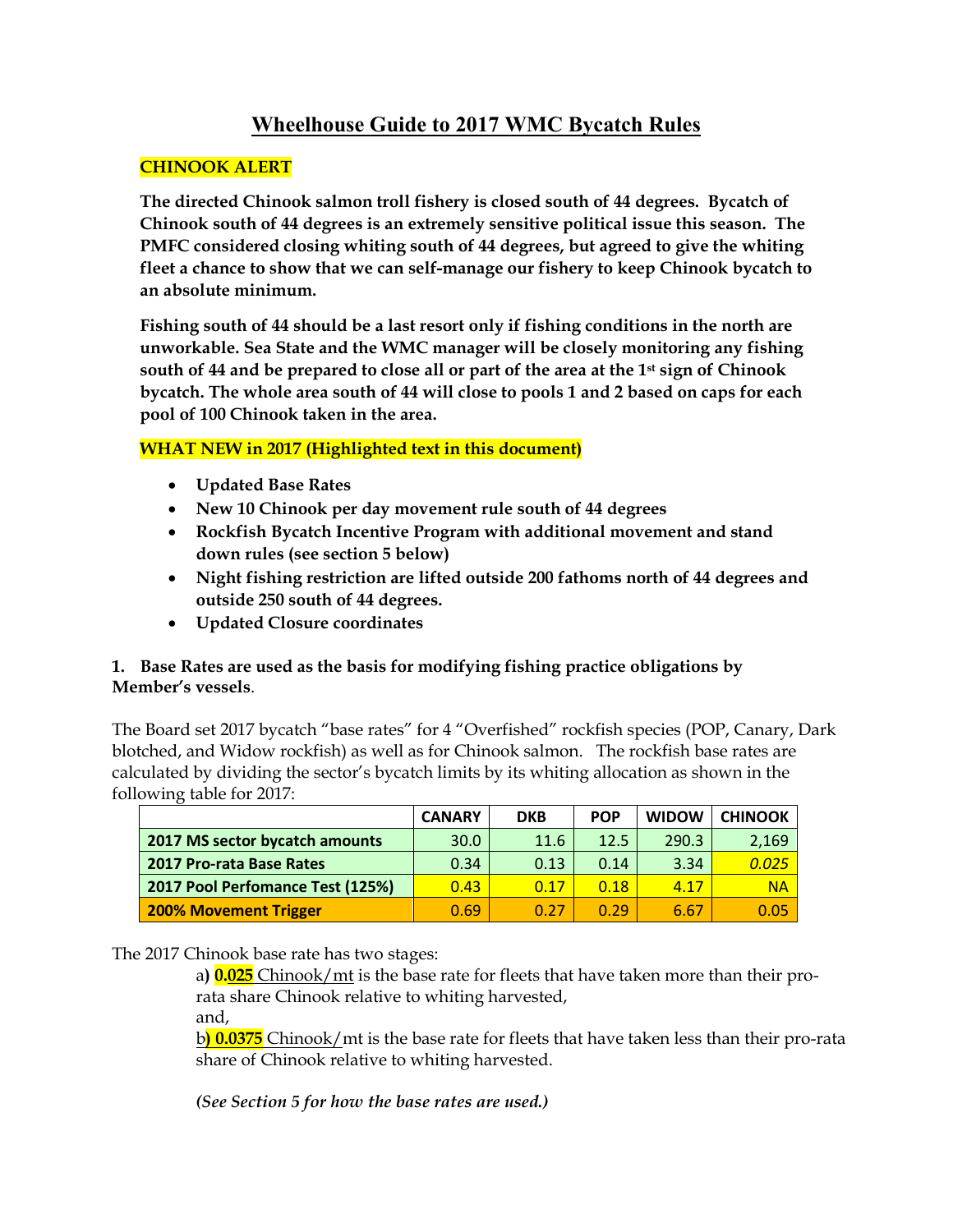### **2. Mothership Reporting to Sea State:**

Each Mothership is responsible for obtaining the catch data and other information that may be necessary for effective fishery management, and providing that data to the Monitoring Agent (Sea State) soon as reasonably possible after receiving such data.

### **3. Sea State provides a daily report with:**

- catch to date
- bycatch rates for MS sector
- bycatch rates by harvesting vessel
- aggregated bycatch rates by 'fleet'
- 3 day rolling average bycatch rates by 'fleet'
- maps of bycatch hotspots
- any other useful bycatch avoidance information

### **4. Each Mothership must provide daily "fleet to fleet" reports of bycatch encounters (not through Sea State)**

Mothership Daily Reports (distributed prior to 9 AM) include:

- Total amount of whiting received in past 24 hours.
- Its fleet's aggregate bycatch rate for each Overfished Species of rockfish in kg/mt of whiting
- Its fleet's aggregate Chinook bycatch rate in # of salmon/mt.
- Its fleet's aggregate bycatch rate of Rougheye rockfish in kg/mt of whiting.
- Log of movements due to rate triggers and location of test tows.

Elevated Bycatch Tows are identified in *Daily Report* for any tow that includes bycatch of overfished species and Chinook that above the Base Rate but less than 150% of the Base Rate.

- Name of vessel, mt of whiting in tow and bycatch rate of each species that exceeds Base Rate
- Tow set and haul location and time, and tow depth.
- The vessel captain's best estimate of location of bycatch event.

High Bycatch Tows are identified in *Daily Report* for any tow that includes bycatch of Overfished Species or Chinook that is over 150% of the Base Rate. Motherships must report the same information for such tows as described above for "Elevated Bycatch Tows" ASAP to all vessels in its fleet and to all other Motherships.

## **5. The Fleet (the group of vessels delivering to a mothership) must relocate their fishing effort if any of the following occur:**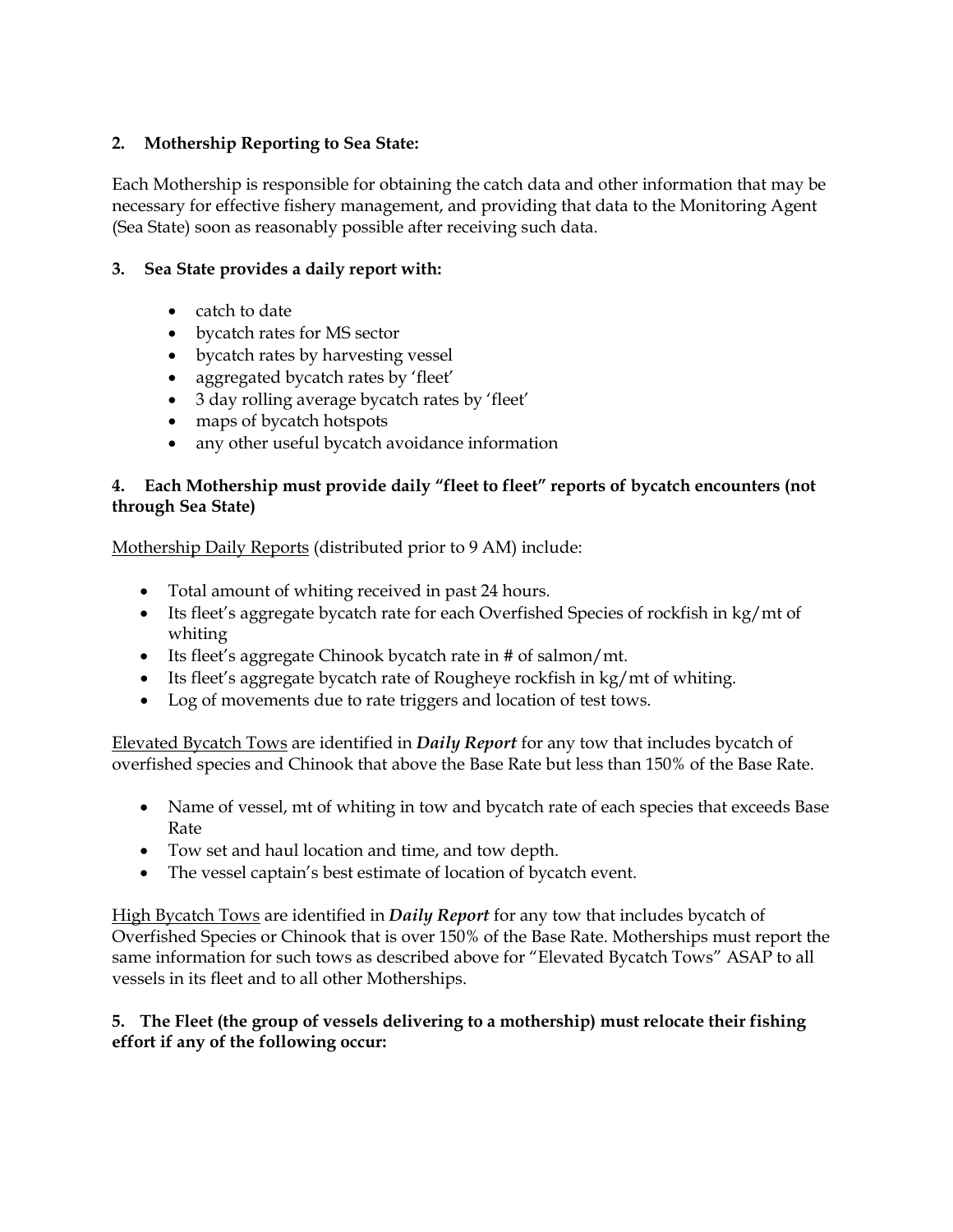(i) a Fleet's three (3) day rolling average bycatch rate of Overfished Species or Chinook salmon exceeds the Base Rate for any such species**, and** that Fleet's cumulative annual bycatch rate for such species exceeds fifty percent (50%) of the Base Rate for such species,

(ii) a Fleet's three (3) day rolling average bycatch rate for any of such species exceeds onehundred twenty-five percent (125%) of the Base Rate for such species, or

(iii) a Fleet's bycatch rate during any single day exceeds two-hundred percent (200%) of the Base Rate for such species,

**(iv) a Fleet takes 10 or more Chinook south of 44 degrees on any single day**,

Note: North of 44 degrees the Chinook movement rules don't take effect until a Fleet has taken 50% of its pro-rata share of Chinook. South of 44 degrees the Chinook movement rules apply from the beginning of the season.

That Fleet and the Mothership to which it delivers shall relocate their fishing effort to an area where that Fleet could reasonably expect to achieve a lower Overfished Species and Chinook salmon bycatch rate.

**Additional Movement and Stand Down Requirements (NEW FOR 2017)**

**The Pro-rata Share in any given pool includes the contributions of whiting and bycatch of all CVs obligated to it that have declared to the pool whether fishing or not. If a MS has CVs fishing in multiple open pools, the bycatch harvest and contributions in the multiple pools of all CVs obligated to the MS will be aggregated as if it were one pool for the purpose of evaluating whether a Fleet it is subject to these additional movement and stand down provisions.**

**If a Fleet has taken more than its Pro-rata Share of a rockfish bycatch species allocated to a pool, the MS and its CVs must move to an area or areas for the remainder of the seasonal pool where that species is unlikely to be harvested.**

**After being required to move, if on any given day the Fleet takes more than the Base Rate of the species at issue, the CV or CVs that exceeded the Base Rate shall stand down from fishing for 24 hours.**

**The stand down requirements do not apply to the 1st tow after a Fleet moves to a new area where other Fleets are not fishing if the tow is less than 1 hour in duration or if there less than 15 tons of whiting in the tow. Notice shall be given to all other MSs and their CVs prior to making a qualifying test tow. Notice of the results of a qualifying test tow must be given to all other MSs and their CVs**

**The movement and stand down requirements don't apply:**

**- when the ratio of the amount of unharvested Rockfish Species at issue to the amount of unharvested whiting in the pool or pools from which a Fleet is harvesting exceeds the Base Rate.**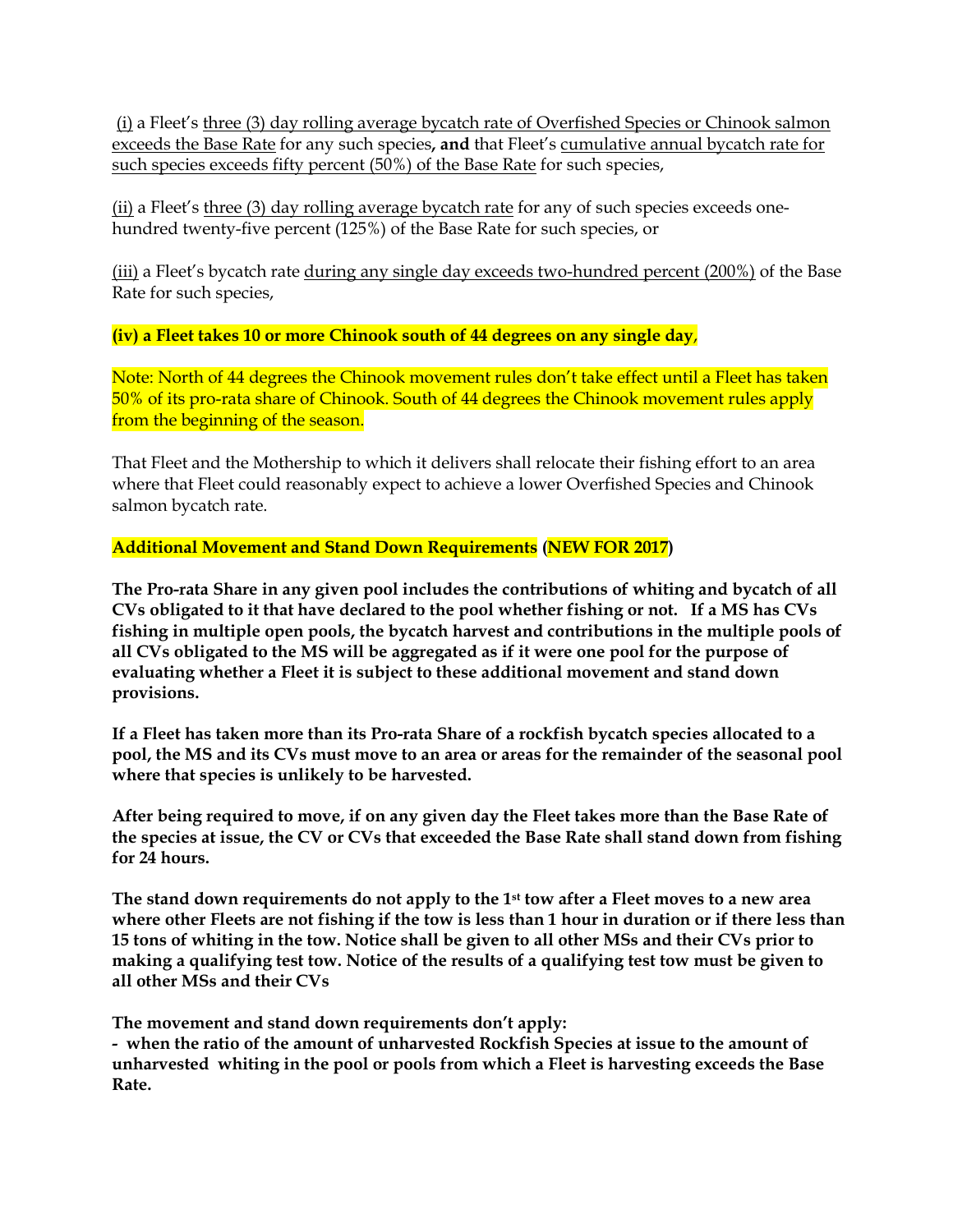**- when all other Fleets have completed their harvest of whiting from the pool or pools from which a Fleet is harvesting.** 

**- when all other Platforms have ceased harvesting Pacific whiting for the year**

### **Policy on Notice of Relocation**

If a movement is required, information identifying the trigger type, the bycatch species and the location and depth of the bycatch event(s) shall be sent to all other Motherships by email, fax or method of electronic transmission. Copies of Notices of Relocation shall be sent to the Monitor and Manager notifying them that a move has been made.

### **Best Practices for High Bycatch Events**

The Board adopted the following "Best Practices" regarding high bycatch events:

- All MS captains must utilize a bycatch spreadsheet that signals when bycatch rates trigger any of the three conditions that require relocation by their fleet.
- Mothership operators should use best practices to gather bycatch rate information (including deck estimates and observer data) ASAP, and expedite getting it to wheelhouse for dissemination to CVs in their fleet at the earliest indication of a bycatch event.
- If a movement is required, information identifying the trigger type, the bycatch species, the location and depth of the bycatch event(s), should be emailed to the other MS's with cc's to the coop monitor and manager notifying them that a move has been made. Notices should be sent to all other MS operators whether or not the MS is on the grounds.
- When a test tow is required following relocation, the Bycatch Agreement specifies that only one vessel out of a fleet shall tow until the results of the test tow are evaluated. Test tows should be short. Results of test tows above the base rate should be shared with other fleets.
- A fleet may enter an area without making a test tow if the area is already being fished by another mothership's fleet, or if a successful test tow had been made by a member of another mothership's fleet entering the area.

### **6. Closed Areas:**

- Preseason closures The Board has identified several areas that have had high bycatch problems in the past and has defined closures based on that information. The coordinates of the closures are included with this document**. Fishing – including shortwiring or longwiring - in these areas is a violation of the Coop Agreements.**
- Advisory Cautionary Areas In addition to the closed areas defined by the Board, it has also identified area where caution is advised based on depth and time of day.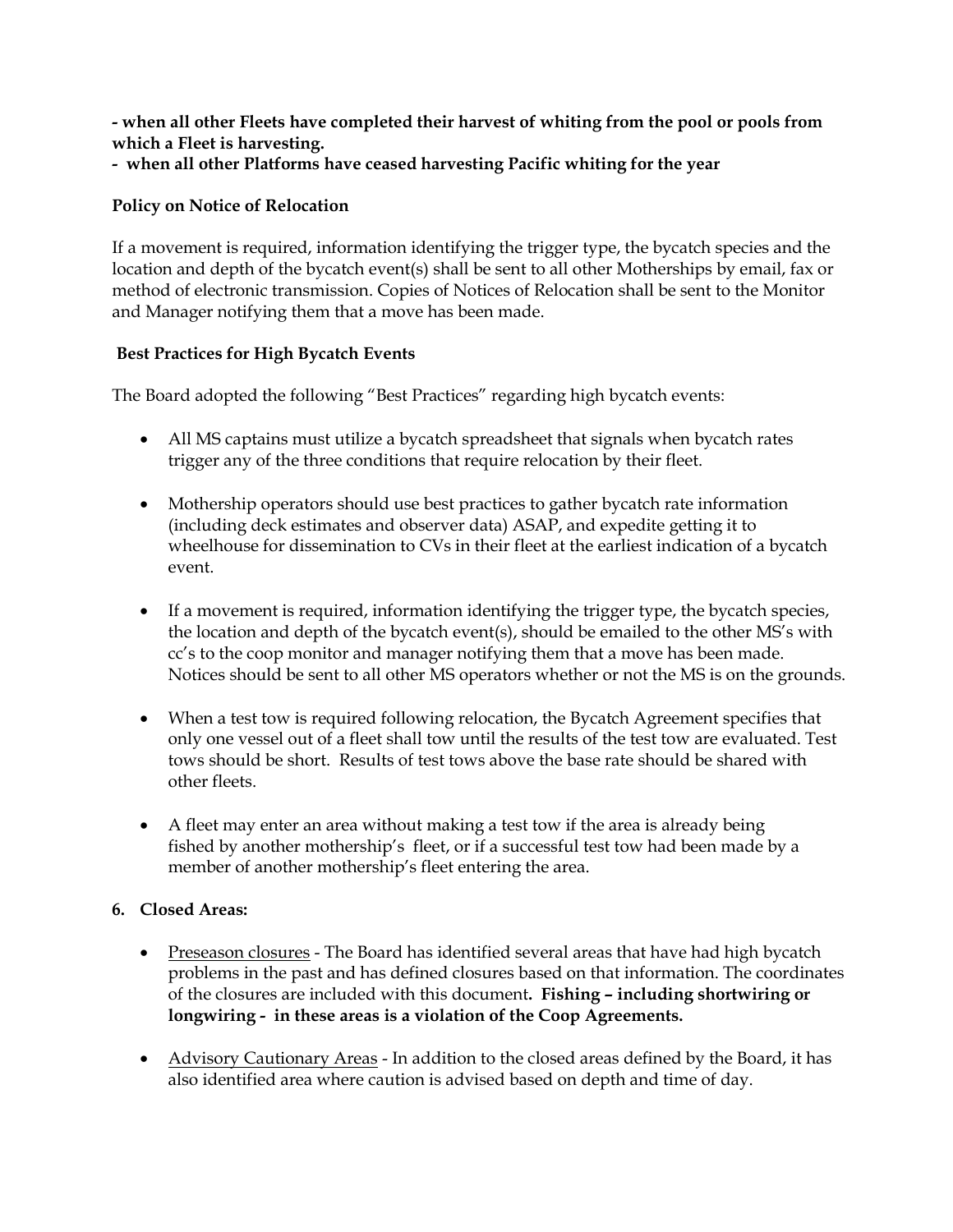- The coordinates of the closed and cautionary areas are listed in tables below in section 10 of this document**.**
- In-season Closures The Board has also given Sea State authority to issue additional closures based on what happens with bycatch in-season.
- NMFS Closures If NMFS closes areas in-season for the Shorebased IFQ whiting fishery, the coop will comply with those closures as well.
- Information Vessel operators should not assume that just avoiding closed areas will protect them from bycatch encounters. The Coop has compiled as much observer and VMS data as possible and made it available to be displayed on plotters so that skippers can make their own informed decisions on additional areas to avoid.

### **7. Other Fishing Restrictions include:**

- No Night Fishing between 10:00 pm and 5:30 am until Sept. 1 after which night fishing is not permitted inside 100 fathoms **except outside 200 fathoms north of 44 degrees and outside 250 fathoms south of 44 degrees.**
- Vessels may short-wire or long-wire gear and may make deliveries at night.
- Test Tows are required when entering a new fishing area.

### **8. Enforcement Actions:**

- Vessel Master Damages. Any vessel master that fails to comply with these rules shall be liable for damages in the maximum amount of \$2,500 for each violation.
- Owner Damages. Each vessel owner shall cause the vessel it owns or manages to conduct its fishing operation in compliance with this agreement or it shall be liable for damages in the maximum amount of \$10,000 for each violation.

### **9. High Bycatch Vessels Are Ineligible to Fish in Subsequent Seasonal Fisheries**:

WMC members declare the amounts of whiting they wish to harvest into seasonal pools (with different start dates.) Bycatch limit amounts are distributed to pools pro-rata to the amount of whiting declared to a pool. After a seasonal pool closure, to Coop Manager reviews bycatch amounts and applies criteria to determine which vessels are eligible to fish subsequent seasonal pools. The Coop Manager notifies vessels and permit owners of eligibility status based on the following test:

If the pool closed due to bycatch, and if amount of POP, Canary, Widow or Darkblotched rockfish harvested by a vessel in seasonal pool exceeds one hundred and twenty five percent (125%) of a vessel's pro-rata amount of bycatch allocated to their seasonal pool relative to the amount of whiting tonnage assigned the pool by a vessel, that vessel: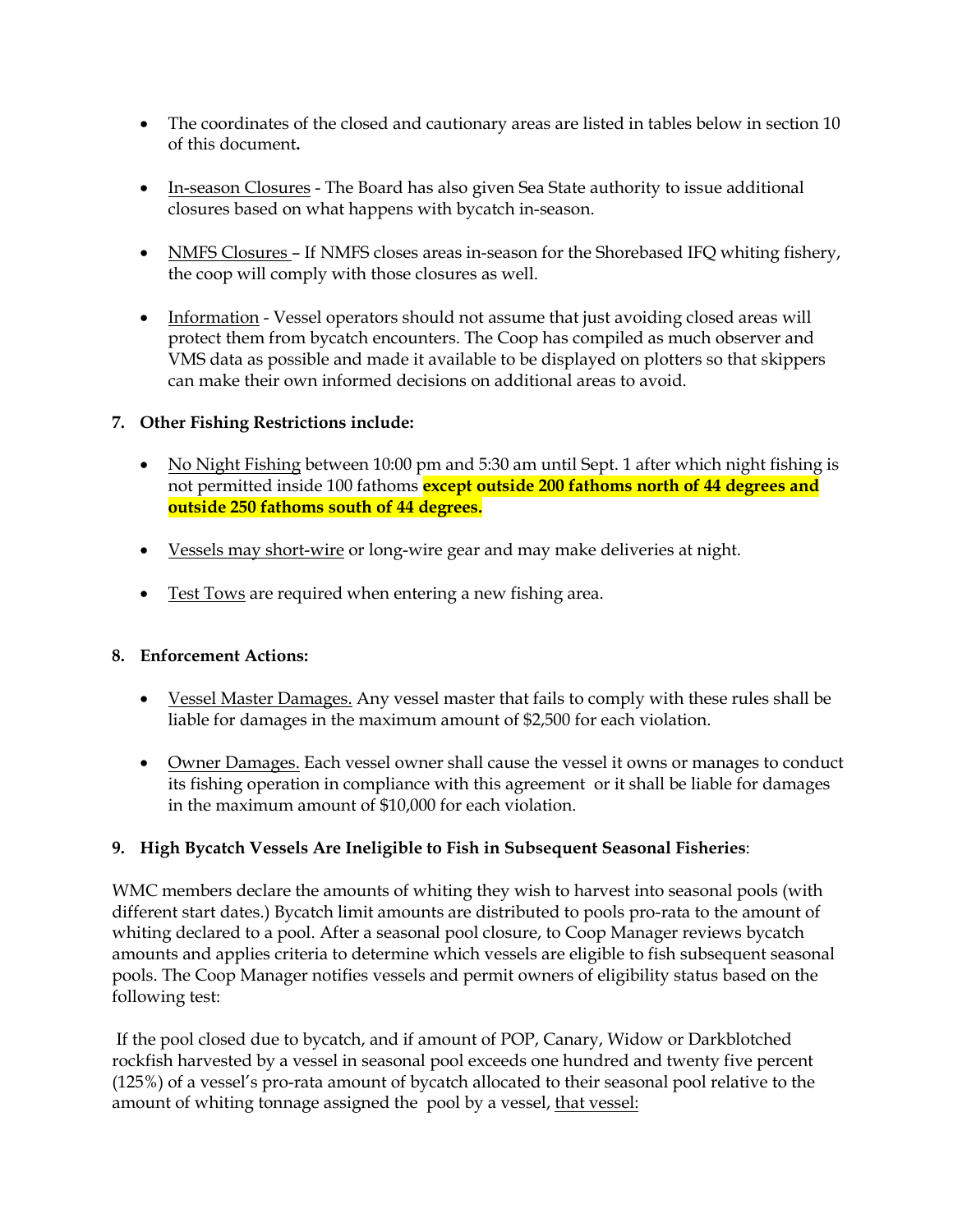- shall not be eligible to harvest any Pacific whiting transferred from a closed pool to a subsequent pool, and
- shall not be eligible to harvest any Pacific whiting Harvest Share apportioned to a subsequent seasonal pool **other than** that assigned to such vessel at the time of initial Member election pursuant to Section 11(a)(iii),
- shall not accept transfers of fish from other members after the date the pool closed,
- shall not harvest quota they have received by transfer in another pool after the declaration date for such pool (and must cease harvesting such transferred quota at the time the their original pool closes and the test is applied if they fail the test)
- however, that vessel may declare the rest of their own undeclared quota for harvest in subsequent pools if the declaration date has not passed.

These restrictions apply unless and until all other vessels operating in compliance with such 125% performance standard have ceased harvesting Pacific whiting for the year, or the board determines there is available bycatch.

### **2017 1ST Seasonal Pool Whiting Allocations and Bycatch Limits**

The bycatch limits are the basis for the test that vessels must pass. Exceeding 125% of a vessels pro-rata share of a bycatch species may limit the ability of a vessel to fish in a subsequent seasonal pool.

A seasonal pool shuts down for all vessels in the pool when the aggregate amount of any one of the 4 rockfish species is reached.

### **10. Coordinates of Closure Areas**

Fishing in a closed area (including short-wiring and long-wiring) is a violation of the Coop Agreements. There are currently 12 closure areas shown in the following table. A file is available to vessel captains which can be loaded into ECC Globe or Olex chart plotters. The closure areas show up as red boxes when the file is loaded.

**Note for 2017: The coordinates of the 200 fathom contour have been refined for the Bandon Highspot and the Outhouse Moon. The night fishing restricted area off Willipa has been lifted (but will be monitored for hotspot closure if warranted.)**

| 1 | Nitnak | 48 | 7.50  | 125 | 47.50 |
|---|--------|----|-------|-----|-------|
| 1 | Nitnak | 48 | 10.00 | 125 | 42.50 |
| 1 | Nitnak | 48 | 5.00  | 125 | 38.00 |
| 1 | Nitnak | 48 | 4.00  | 125 | 38.00 |
| 1 | Nitnak | 48 | 5.50  | 125 | 47.50 |
| 1 | Nitnak | 48 | 7.50  | 125 | 47.50 |
|   |        |    |       |     |       |

### **WMC Closure Areas**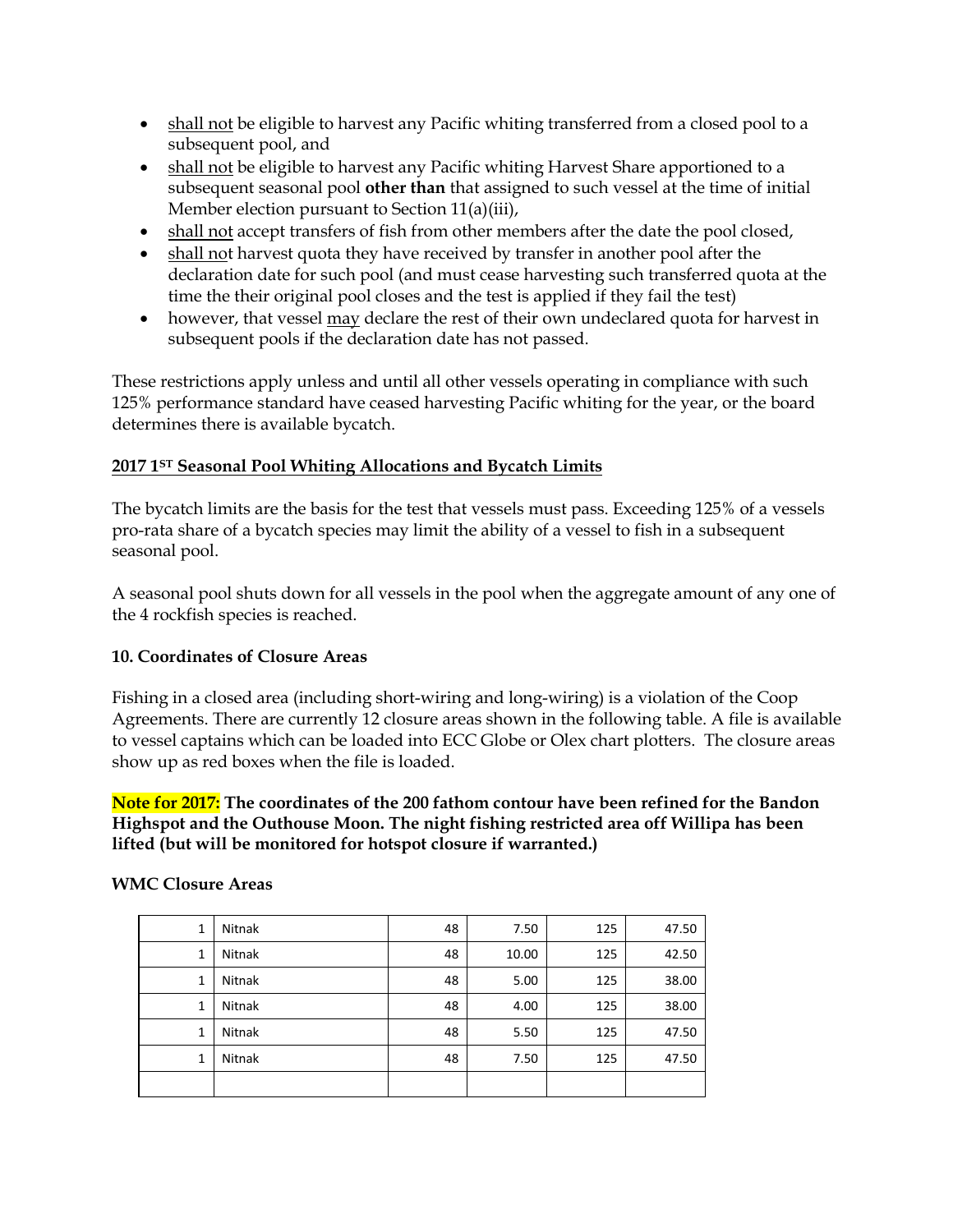| $\overline{2}$ | Juan de Fuca      | 48 | 15.00 | 125 | 15.00 |
|----------------|-------------------|----|-------|-----|-------|
| $\overline{2}$ | Juan de Fuca      | 48 | 15.00 | 125 | 10.00 |
| $\overline{2}$ | Juan de Fuca      | 48 | 0.00  | 125 | 10.00 |
| $\overline{2}$ | Juan de Fuca      | 48 | 0.00  | 125 | 25.00 |
| $\overline{2}$ | Juan de Fuca      | 48 | 5.00  | 125 | 25.00 |
| $\overline{2}$ | Juan de Fuca      | 48 | 15.00 | 125 | 15.00 |
|                |                   |    |       |     |       |
| 3              | Yellowtail Canyon | 47 | 19.00 | 124 | 48.30 |
| 3              | Yellowtail Canyon | 47 | 19.00 | 124 | 44.50 |
| 3              | Yellowtail Canyon | 47 | 16.00 | 124 | 44.50 |
| 3              | Yellowtail Canyon | 47 | 16.00 | 124 | 48.30 |
| 3              | Yellowtail Canyon | 47 | 19.00 | 124 | 48.30 |
|                |                   |    |       |     |       |
| 4              | Grandma's House   | 46 | 35.00 | 124 | 30.00 |
| 4              | Grandma's House   | 46 | 35.00 | 124 | 25.00 |
| 4              | Grandma's House   | 46 | 29.00 | 124 | 25.00 |
| 4              | Grandma's House   | 46 | 29.00 | 124 | 30.00 |
| 4              | Grandma's House   | 46 | 35.00 | 124 | 30.00 |
|                |                   |    |       |     |       |
| 5              | Shale Pile        | 46 | 0.00  | 124 | 38.50 |
| 5              | Shale Pile        | 46 | 0.00  | 124 | 31.00 |
| 5              | Shale Pile        | 45 | 45.50 | 124 | 31.00 |
| 5              | Shale Pile        | 45 | 45.50 | 124 | 38.00 |
| 5              | Shale Pile        | 46 | 0.00  | 124 | 38.50 |
|                |                   |    |       |     |       |
| 6              | Nelson Island     | 44 | 43.50 | 124 | 51.50 |
| 6              | Nelson Island     | 44 | 43.50 | 124 | 48.50 |
| 6              | Nelson Island     | 44 | 40.50 | 124 | 48.50 |
| 6              | Nelson Island     | 44 | 40.50 | 124 | 41.00 |
| 6              | Nelson Island     | 44 | 37.50 | 124 | 41.00 |
| 6              | Nelson Island     | 44 | 37.50 | 124 | 50.00 |
| 6              | Nelson Island     | 44 | 39.00 | 124 | 51.00 |
| 6              | Nelson Island     | 44 | 43.50 | 124 | 51.50 |
|                |                   |    |       |     |       |
| 7              | Finger            | 44 | 31.00 | 124 | 43.00 |
| 7              | Finger            | 44 | 30.00 | 124 | 41.00 |
| 7              | Finger            | 44 | 28.00 | 124 | 41.00 |
| 7              | Finger            | 44 | 29.00 | 124 | 43.50 |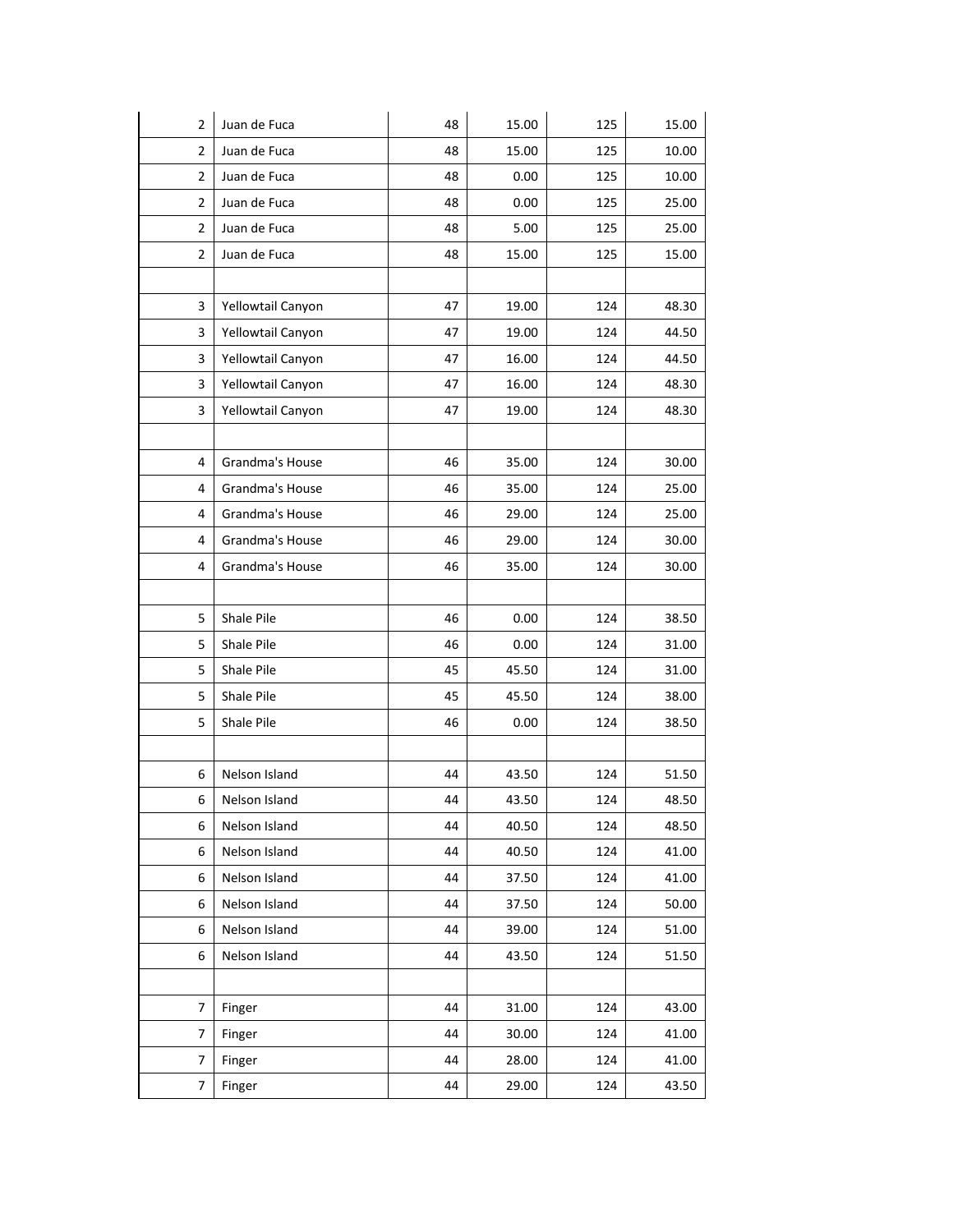| 7  | Finger               | 44 | 31.00 | 124 | 43.00 |
|----|----------------------|----|-------|-----|-------|
|    |                      |    |       |     |       |
| 8  | SW Heceta            | 44 | 19.00 | 124 | 45.00 |
| 8  | SW Heceta            | 43 | 58.00 | 124 | 38.00 |
| 8  | SW Heceta            | 43 | 55.00 | 124 | 38.00 |
| 8  | SW Heceta            | 43 | 53.00 | 124 | 47.00 |
| 8  | SW Heceta            | 43 | 55.00 | 124 | 59.00 |
| 8  | SW Heceta            | 44 | 14.00 | 124 | 59.00 |
| 8  | SW Heceta            | 44 | 16.00 | 124 | 57.40 |
| 8  | SW Heceta            | 44 | 19.00 | 124 | 51.00 |
| 8  | SW Heceta            | 44 | 19.00 | 124 | 45.00 |
|    |                      |    |       |     |       |
| 9  | Heceta DKB           | 43 | 51.50 | 124 | 42.00 |
| 9  | Heceta DKB           | 43 | 51.50 | 124 | 40.00 |
| 9  | Heceta DKB           | 43 | 50.50 | 124 | 40.00 |
| 9  | Heceta DKB           | 43 | 50.50 | 124 | 42.00 |
| 9  | Heceta DKB           | 43 | 51.50 | 124 | 42.00 |
|    |                      |    |       |     |       |
| 19 | South Heceta Annex   | 43 | 55.00 | 124 | 38.00 |
| 19 | South Heceta Annex   | 43 | 53.00 | 124 | 47.00 |
| 19 | South Heceta Annex   | 43 | 53.80 | 124 | 52.00 |
| 19 | South Heceta Annex   | 43 | 50.50 | 124 | 52.00 |
| 19 | South Heceta Annex   | 43 | 50.50 | 124 | 38.00 |
| 19 | South Heceta Annex   | 43 | 55.00 | 124 | 38.00 |
|    |                      |    |       |     |       |
| 20 | Bandon High Spot 200 | 43 | 25.00 | 124 | 37.95 |
| 20 | Bandon High Spot 200 | 43 | 25.00 | 124 | 41.50 |
| 20 | Bandon High Spot 200 | 43 | 23.54 | 124 | 41.86 |
| 20 | Bandon High Spot 200 | 43 | 20.00 | 124 | 43.20 |
| 20 | Bandon High Spot 200 | 43 | 20.89 | 124 | 45.11 |
| 20 | Bandon High Spot 200 | 43 | 15.50 | 124 | 45.50 |
| 20 | Bandon High Spot 200 | 43 | 13.33 | 124 | 47.00 |
| 20 | Bandon High Spot 200 | 43 | 12.80 | 124 | 48.00 |
| 20 | Bandon High Spot 200 | 43 | 13.50 | 124 | 49.00 |
| 20 | Bandon High Spot 200 | 43 | 15.60 | 124 | 50.00 |
| 20 | Bandon High Spot 200 | 43 | 15.60 | 124 | 51.60 |
| 20 | Bandon High Spot 200 | 43 | 11.00 | 124 | 52.90 |
| 20 | Bandon High Spot 200 | 43 | 8.00  | 124 | 52.50 |
| 20 | Bandon High Spot 200 | 43 | 5.60  | 124 | 53.03 |
| 20 | Bandon High Spot 200 | 43 | 2.53  | 124 | 53.31 |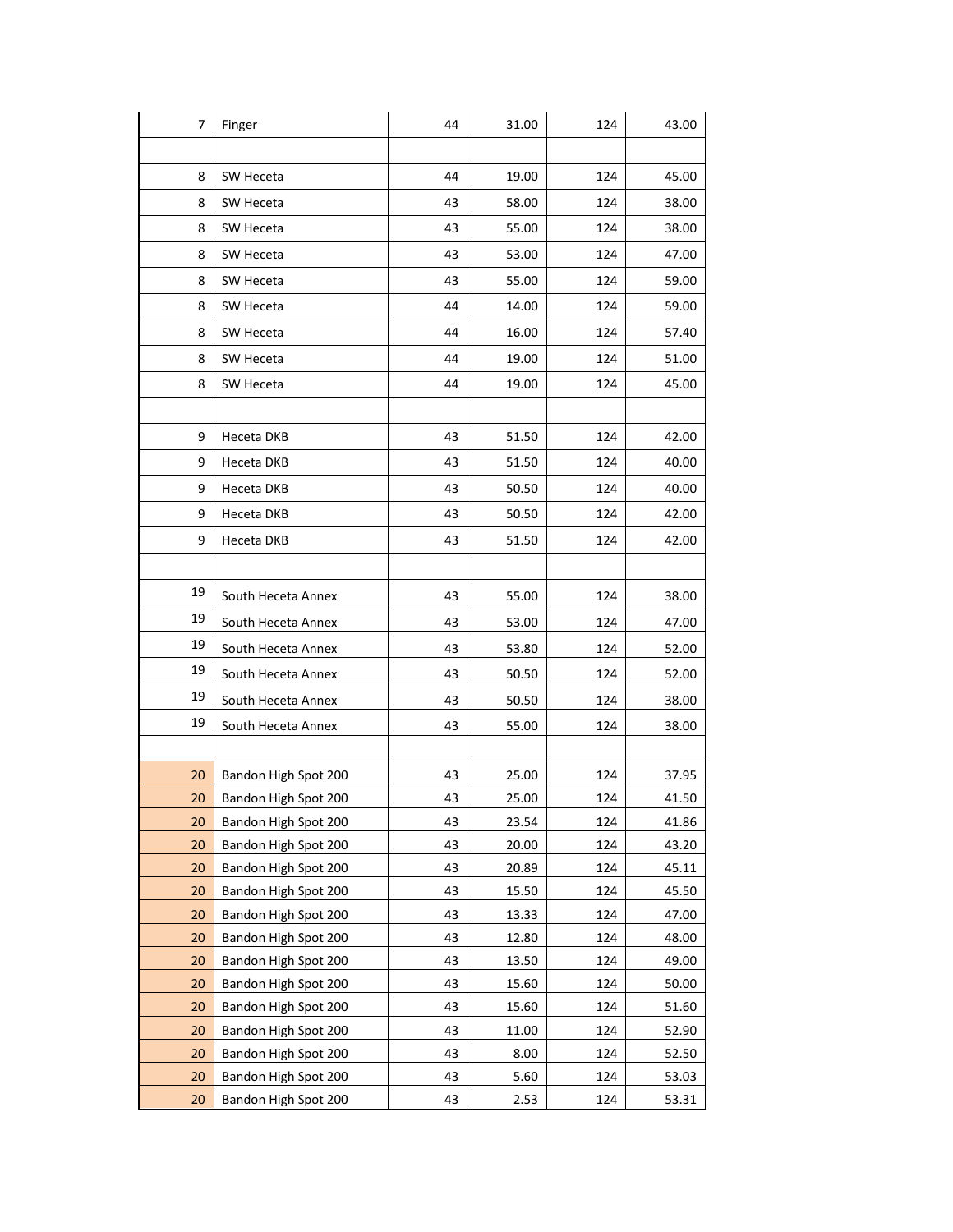| 20 | Bandon High Spot 200 | 43 | 0.89  | 124 | 53.15 |
|----|----------------------|----|-------|-----|-------|
| 20 | Bandon High Spot 200 | 42 | 59.66 | 124 | 54.14 |
| 20 | Bandon High Spot 200 | 42 | 59.30 | 124 | 54.56 |
| 20 | Bandon High Spot 200 | 42 | 56.09 | 124 | 54.38 |
| 20 | Bandon High Spot 200 | 42 | 54.11 | 124 | 54.45 |
| 20 | Bandon High Spot 200 | 42 | 51.82 | 124 | 53.45 |
| 20 | Bandon High Spot 200 | 42 | 48.59 | 124 | 53.65 |
| 20 | Bandon High Spot 200 | 42 | 46.95 | 124 | 53.30 |
| 20 | Bandon High Spot 200 | 42 | 45.09 | 124 | 52.34 |
| 20 | Bandon High Spot 200 | 42 | 45.75 | 124 | 51.26 |
| 20 | Bandon High Spot 200 | 42 | 46.68 | 124 | 50.95 |
| 20 | Bandon High Spot 200 | 42 | 47.00 | 124 | 44.95 |
| 20 | Bandon High Spot 200 | 43 | 25.00 | 124 | 37.95 |
|    |                      |    |       |     |       |
| 21 | Outhouse Moon        | 42 | 42.00 | 124 | 42.00 |
| 21 | Outhouse Moon        | 42 | 42.00 | 124 | 44.64 |
| 21 | Outhouse Moon        | 42 | 41.47 | 124 | 44.83 |
| 21 | Outhouse Moon        | 42 | 41.00 | 124 | 44.83 |
| 21 | Outhouse Moon        | 42 | 40.60 | 124 | 44.64 |
| 21 | Outhouse Moon        | 42 | 39.97 | 124 | 44.12 |
| 21 | Outhouse Moon        | 42 | 39.27 | 124 | 43.54 |
| 21 | Outhouse Moon        | 42 | 38.46 | 124 | 43.14 |
| 21 | Outhouse Moon        | 42 | 38.18 | 124 | 43.12 |
| 21 | Outhouse Moon        | 42 | 37.85 | 124 | 43.46 |
| 21 | Outhouse Moon        | 42 | 36.61 | 124 | 44.03 |
| 21 | Outhouse Moon        | 42 | 35.00 | 124 | 44.92 |
| 21 | Outhouse Moon        | 42 | 35.00 | 124 | 42.00 |
| 21 | Outhouse Moon        | 42 | 42.00 | 124 | 42.00 |
|    |                      |    |       |     |       |
| 23 | JDF SE finger        | 47 | 58.20 | 125 | 18.60 |
| 23 | JDF SE finger        | 47 | 58.20 | 125 | 15.90 |
| 23 | JDF SE finger        | 47 | 56.60 | 125 | 14.50 |
| 23 | JDF SE finger        | 47 | 56.60 | 125 | 17.30 |
| 23 | JDF SE finger        | 47 | 58.20 | 125 | 18.60 |
|    |                      |    |       |     |       |
| 24 | 47 45 finger         | 47 | 45.00 | 125 | 8.00  |
| 24 | 47 45 finger         | 47 | 43.50 | 125 | 8.00  |
| 24 | 47 45 finger         | 47 | 43.50 | 125 | 5.00  |
| 24 | 47 45 finger         | 47 | 45.00 | 125 | 5.00  |
| 24 | 47 45 finger         | 47 | 45.00 | 125 | 8.00  |
|    |                      |    |       |     |       |
| 25 | 47 30 finger         | 47 | 31.00 | 124 | 59.00 |
| 25 | 47 30 finger         | 47 | 28.00 | 124 | 58.00 |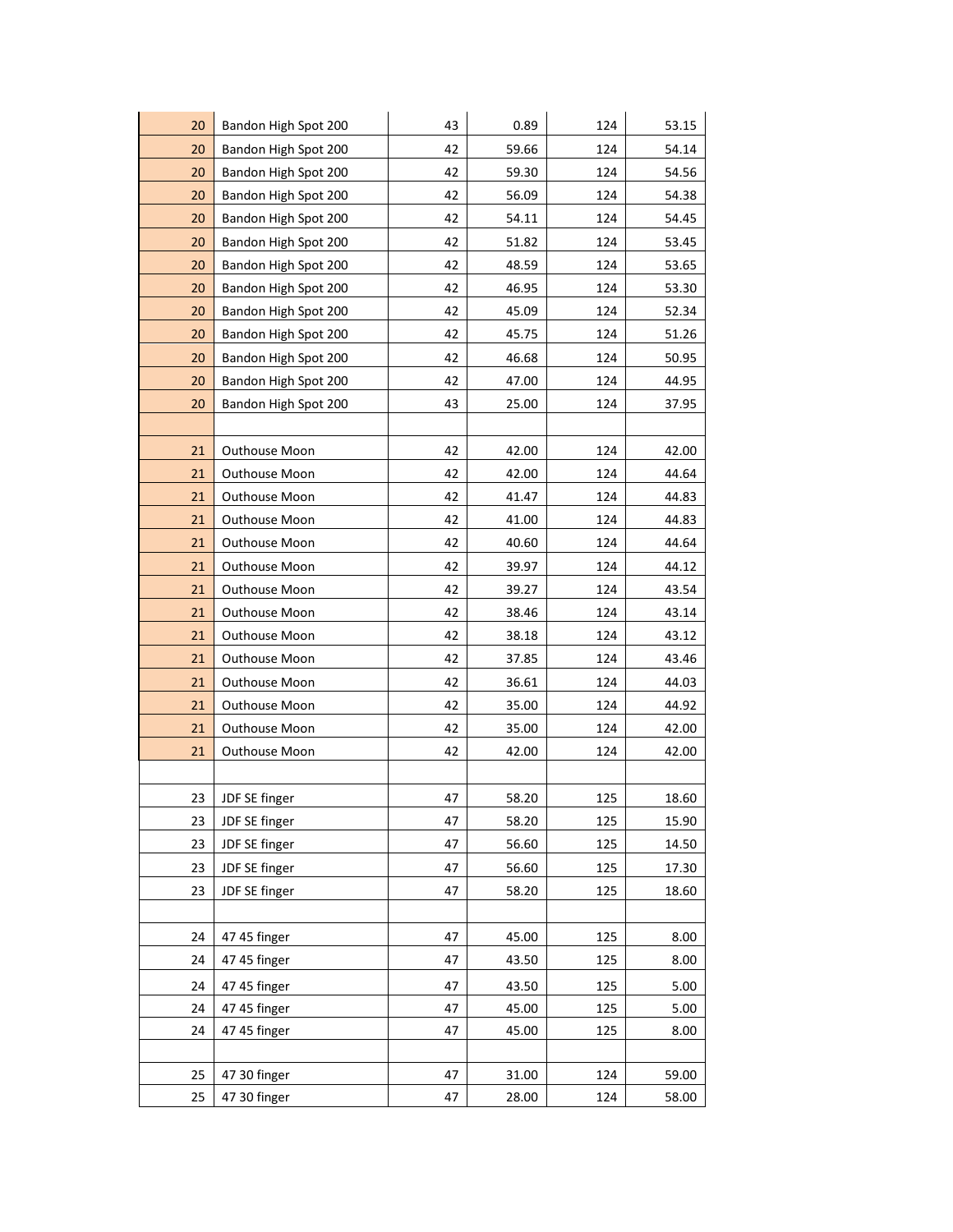| 25 | 47 30 finger      | 47 | 28.00 | 124 | 54.00 |
|----|-------------------|----|-------|-----|-------|
| 25 | 47 30 finger      | 47 | 30.00 | 124 | 54.00 |
| 25 | 47 30 finger      | 47 | 31.00 | 124 | 59.00 |
|    |                   |    |       |     |       |
| 26 | <b>YTC</b> finger | 47 | 17.75 | 124 | 55.50 |
| 26 | <b>YTC</b> finger | 47 | 14.25 | 124 | 53.50 |
| 26 | <b>YTC</b> finger | 47 | 16.00 | 124 | 44.50 |
| 26 | <b>YTC</b> finger | 47 | 19.00 | 124 | 44.50 |
| 26 | <b>YTC</b> finger | 47 | 20.50 | 124 | 48.00 |
| 26 | <b>YTC</b> finger | 47 | 19.00 | 124 | 54.00 |
| 26 | <b>YTC</b> finger | 47 | 17.75 | 124 | 55.50 |
|    |                   |    |       |     |       |
| 27 | Grays finger      | 46 | 52.50 | 124 | 55.50 |
| 27 | Grays finger      | 46 | 49.00 | 124 | 55.50 |
| 27 | Grays finger      | 46 | 49.00 | 124 | 54.00 |
| 27 | Grays finger      | 46 | 52.50 | 124 | 54.00 |
| 27 | Grays finger      | 46 | 52.50 | 124 | 55.50 |
|    |                   |    |       |     |       |
| 29 | Spit              | 48 | 4.00  | 125 | 38.00 |
| 29 | Spit              | 48 | 1.33  | 125 | 40.00 |
| 29 | Spit              | 47 | 56.85 | 125 | 37.00 |
| 29 | Spit              | 47 | 55.30 | 125 | 37.00 |
| 29 | Spit              | 47 | 54.50 | 125 | 35.00 |
| 29 | Spit              | 47 | 55.25 | 125 | 29.25 |
| 29 | Spit              | 47 | 56.00 | 125 | 27.33 |
| 29 | Spit              | 47 | 58.00 | 125 | 26.00 |
| 29 | Spit              | 47 | 58.00 | 125 | 24.00 |
| 29 | Spit              | 48 | 0.00  | 125 | 24.00 |
| 29 | Spit              | 47 | 4.00  | 125 | 38.00 |

### **Coordinates of Advisory Areas**

There are additional "Advisory Areas" listed in the table below which have been identified as potential problem areas. Fishing is allowed in an Advisory Area, however, these are areas that are thought to be rockfish habitat or where higher than average bycatch can be expected. Skippers are advised to be cautious about fishing it these areas.

There are currently 9 advisory areas shown in the following table. A file is available to vessel captains that can be loaded into ECC Globe or Olex chart plotters. The closure areas show up as yellow boxes when the file is loaded.

### **WMC Advisory Areas**

| 10 | Juan de Fuca annex | 48 | 6.00 | 1つに<br>⊥∠⊃ | 10.00 |
|----|--------------------|----|------|------------|-------|
| 10 | Juan de Fuca annex | 48 | 6.00 | 124        | 59.00 |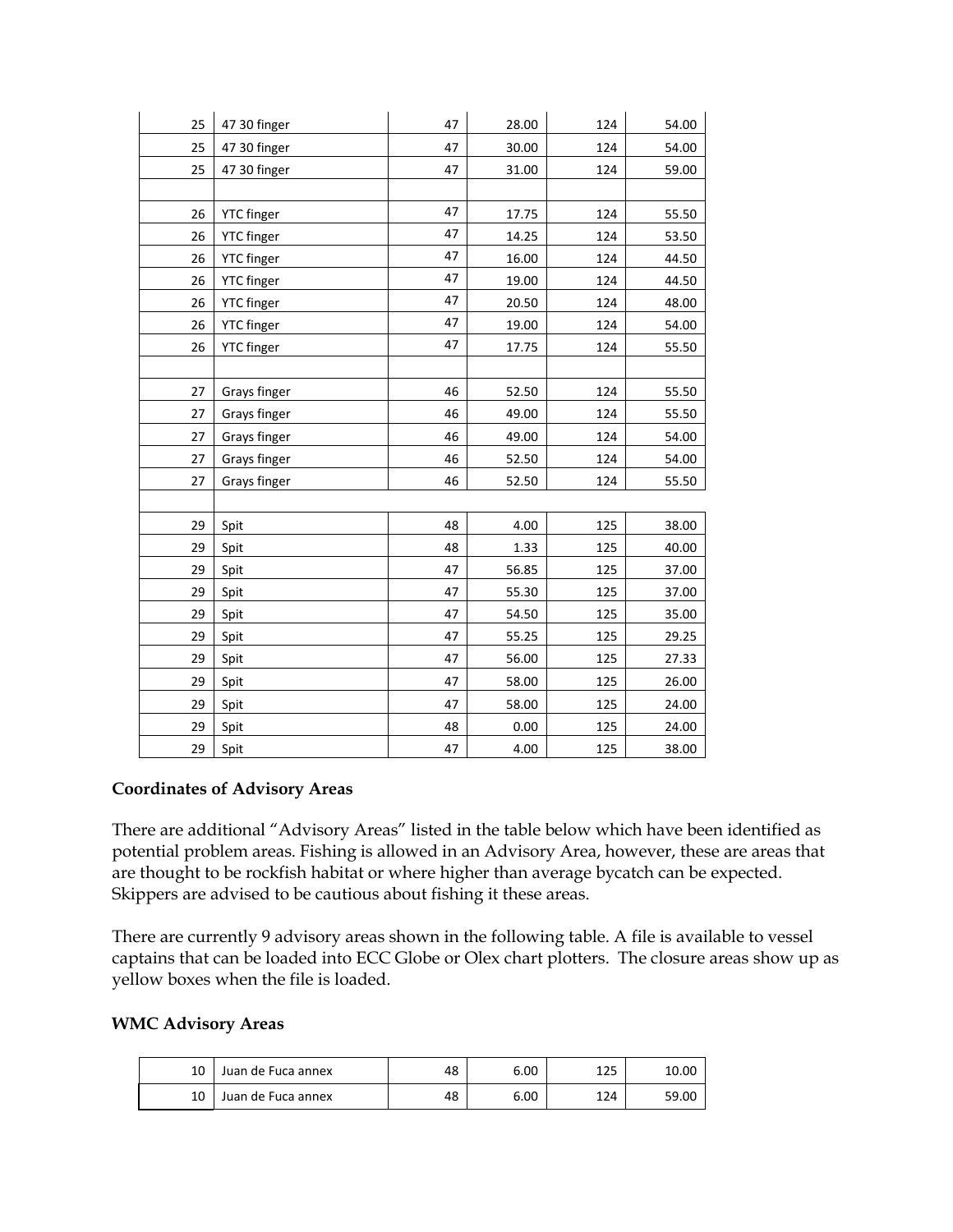| 10 | Juan de Fuca annex      | 48 | 4.00  | 124 | 59.00 |
|----|-------------------------|----|-------|-----|-------|
| 10 | Juan de Fuca annex      | 48 | 4.00  | 125 | 10.00 |
| 10 | Juan de Fuca annex      | 48 | 6.00  | 125 | 10.00 |
|    |                         |    |       |     |       |
| 11 | Dark Blotch 44 55       | 44 | 55.60 | 124 | 47.30 |
| 11 | Dark Blotch 44 55       | 44 | 55.60 | 124 | 45.90 |
| 11 | Dark Blotch 44 55       | 44 | 52.40 | 124 | 43.60 |
| 11 | Dark Blotch 44 55       | 44 | 46.60 | 124 | 52.50 |
| 11 | Dark Blotch 44 55       | 44 | 54.20 | 124 | 55.80 |
| 11 | Dark Blotch 44 55       | 44 | 55.60 | 124 | 47.30 |
|    |                         |    |       |     |       |
| 12 | Windy Island            | 44 | 47.00 | 124 | 43.00 |
| 12 | Windy Island            | 44 | 46.00 | 124 | 37.00 |
| 12 | Windy Island            | 44 | 44.00 | 124 | 38.00 |
| 12 | Windy Island            | 44 | 44.00 | 124 | 43.00 |
| 12 | Windy Island            | 44 | 47.00 | 124 | 43.00 |
|    |                         |    |       |     |       |
| 13 | <b>Halibut Hill</b>     | 44 | 32.20 | 124 | 54.00 |
| 13 | <b>Halibut Hill</b>     | 44 | 32.00 | 124 | 48.00 |
| 13 | <b>Halibut Hill</b>     | 44 | 28.50 | 124 | 46.50 |
| 13 | <b>Halibut Hill</b>     | 44 | 27.10 | 124 | 47.40 |
| 13 | <b>Halibut Hill</b>     | 44 | 27.30 | 124 | 52.40 |
| 13 | Halibut Hill            | 44 | 32.20 | 124 | 54.00 |
|    |                         |    |       |     |       |
| 15 | Shale Pile 200 Advisory | 45 | 45.33 | 124 | 38.00 |
| 15 | Shale Pile 200 Advisory | 46 | 0.00  | 124 | 38.60 |
| 15 | Shale Pile 200 Advisory | 46 | 0.00  | 124 | 46.33 |
| 15 | Shale Pile 200 Advisory | 45 | 58.50 | 124 | 44.80 |
| 15 | Shale Pile 200 Advisory | 45 | 57.33 | 124 | 44.33 |
| 15 | Shale Pile 200 Advisory | 45 | 56.40 | 124 | 45.20 |
| 15 | Shale Pile 200 Advisory | 45 | 54.50 | 124 | 44.50 |
| 15 | Shale Pile 200 Advisory | 45 | 52.33 | 124 | 45.33 |
| 15 | Shale Pile 200 Advisory | 45 | 50.00 | 124 | 44.33 |
| 15 | Shale Pile 200 Advisory | 45 | 47.50 | 124 | 43.66 |
| 15 | Shale Pile 200 Advisory | 45 | 45.50 | 124 | 46.00 |
| 15 | Shale Pile 200 Advisory | 45 | 43.00 | 124 | 45.50 |
| 15 | Shale Pile 200 Advisory | 45 | 41.00 | 124 | 42.50 |